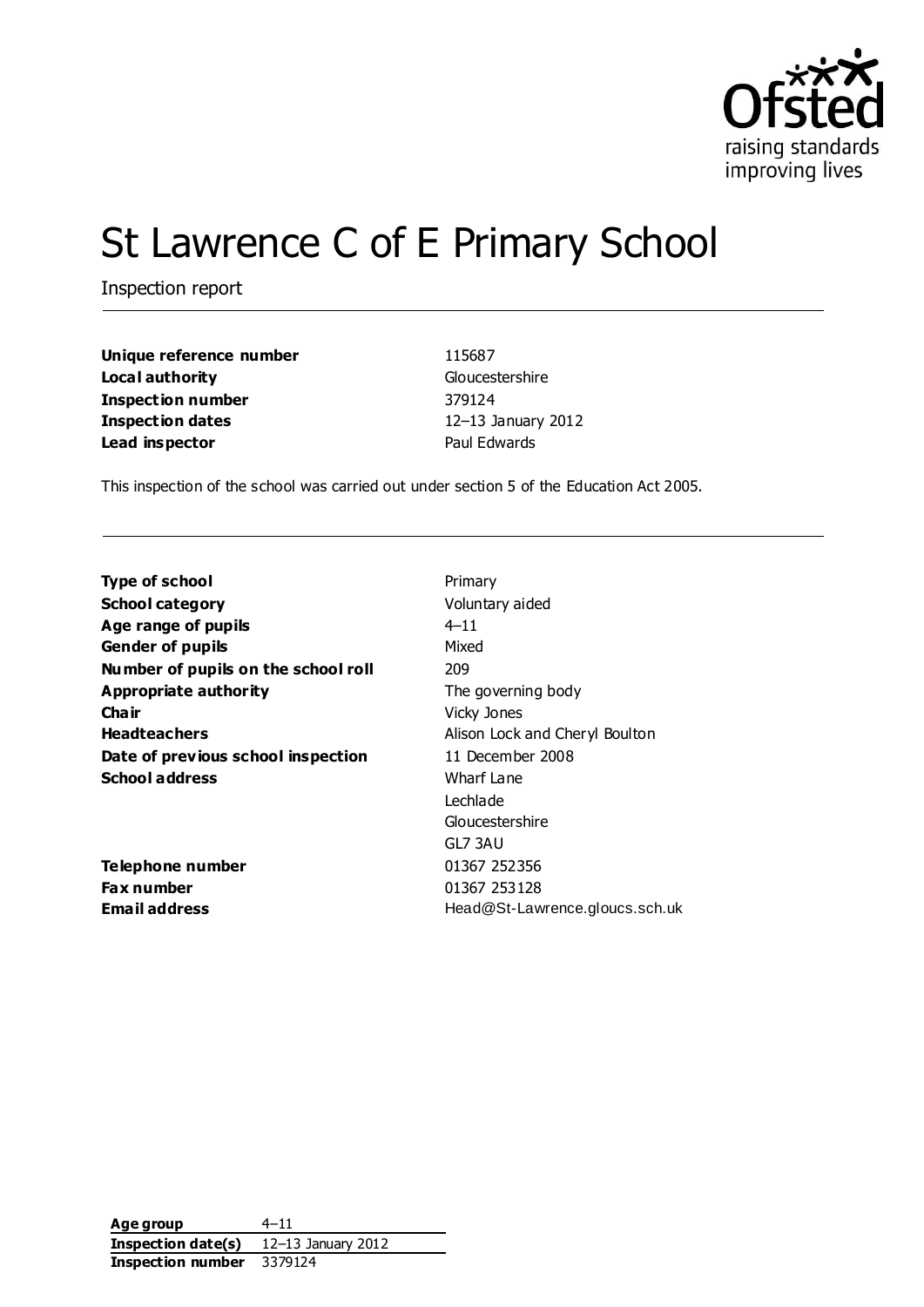

You can use Parent View to give Ofsted your opinion on your child's school. Ofsted will use the information parents and carers provide when deciding which schools to inspect and when.

You can also use Parent View to find out what other parents and carers think about schools in England. You can visit www.parentview.ofsted.gov.uk, or look for the link on the main Ofsted website: www.ofsted.gov.uk

The Office for Standards in Education, Children's Services and Skills (Ofsted) regulates and inspects to achieve excellence in the care of children and young people, and in education and skills for learners of all ages. It regulates and inspects childcare and children's social care, and inspects the Children and Family Court Advisory Support Service (Cafcass), schools, colleges, initial teacher training, work-based learning and skills training, adult and community learning, and education and training in prisons and other secure establishments. It assesses council children's services, and inspects services for looked after children, safeguarding and child protection.

Further copies of this report are obtainable from the school. Under the Education Act 2005, the school must provide a copy of this report free of charge to certain categories of people. A charge not exceeding the full cost of reproduction may be made for any other copies supplied.

If you would like a copy of this document in a different format, such as large print or Braille, please telephone 0300 123 4234, or email enquiries@ofsted.gov.uk.

You may copy all or parts of this document for non-commercial educational purposes, as long as you give details of the source and date of publication and do not alter the information in any way.

To receive regular email alerts about new publications, including survey reports and school inspection reports, please visit our website and go to 'Subscribe'.

Piccadilly Gate Store St **Manchester** M1 2WD

T: 0300 123 4234 Textphone: 0161 618 8524 E: enquiries@ofsted.gov.uk W: www.ofsted.gov.uk



© Crown copyright 2012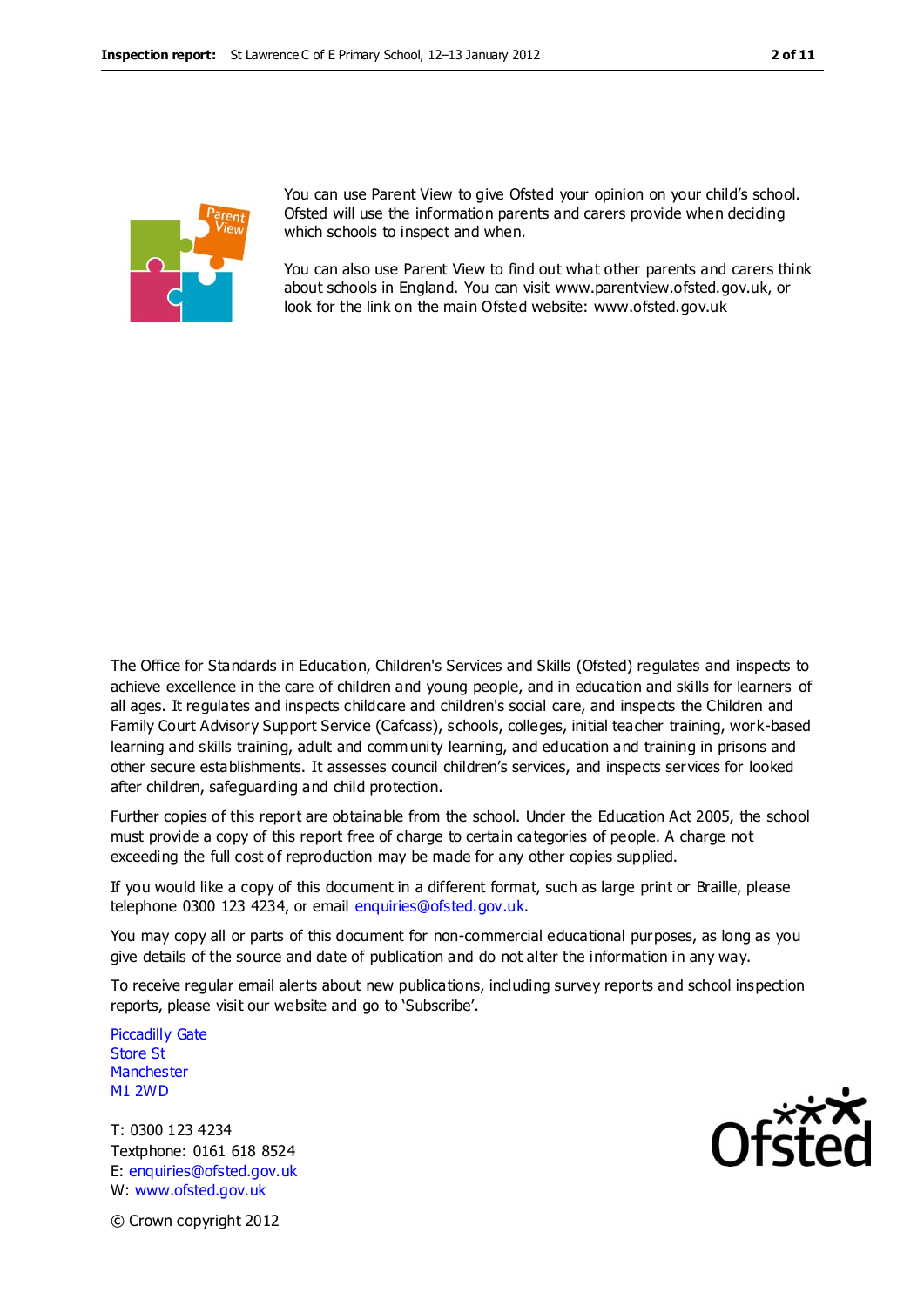## **Introduction**

Inspection team

Paul Edwards **Additional inspector** Julie Fox **Additional inspector** 

This inspection was carried out with two days' notice. The inspection team visited 14 lessons, observing seven teachers. Meetings were held with the headteacher, senior leaders teaching staff, members of the governing body and groups of pupils. Meetings were not held with parents and carers. Inspectors took account of the responses to the on-line questionnaire (Parent View) in planning the inspection, observed the school's work, and looked at governing body minutes, the systems for assessing and monitoring pupils' progress, safeguarding procedures, pupils' work, and teachers' planning and marking. Inspectors took account of questionnaires completed by 125 parents and carers and those completed by pupils and staff.

## **Information about the school**

St Lawrence is an average-sized primary school. Most pupils are of White British heritage. The proportion of pupils known to be eligible for free school meals is well below the national average. The percentage of pupils who are disabled or have special educational needs is similar to that seen nationally. The school has Healthy Schools status and has been accredited with the International Schools award. A breakfast club, managed by the governing body, operates on the school site each morning during term time.

The school has exceeded the government's current floor targets for academic performance. The leadership of the school is shared between a headteacher who works three days a week and the deputy, who is acting headteacher two days a week.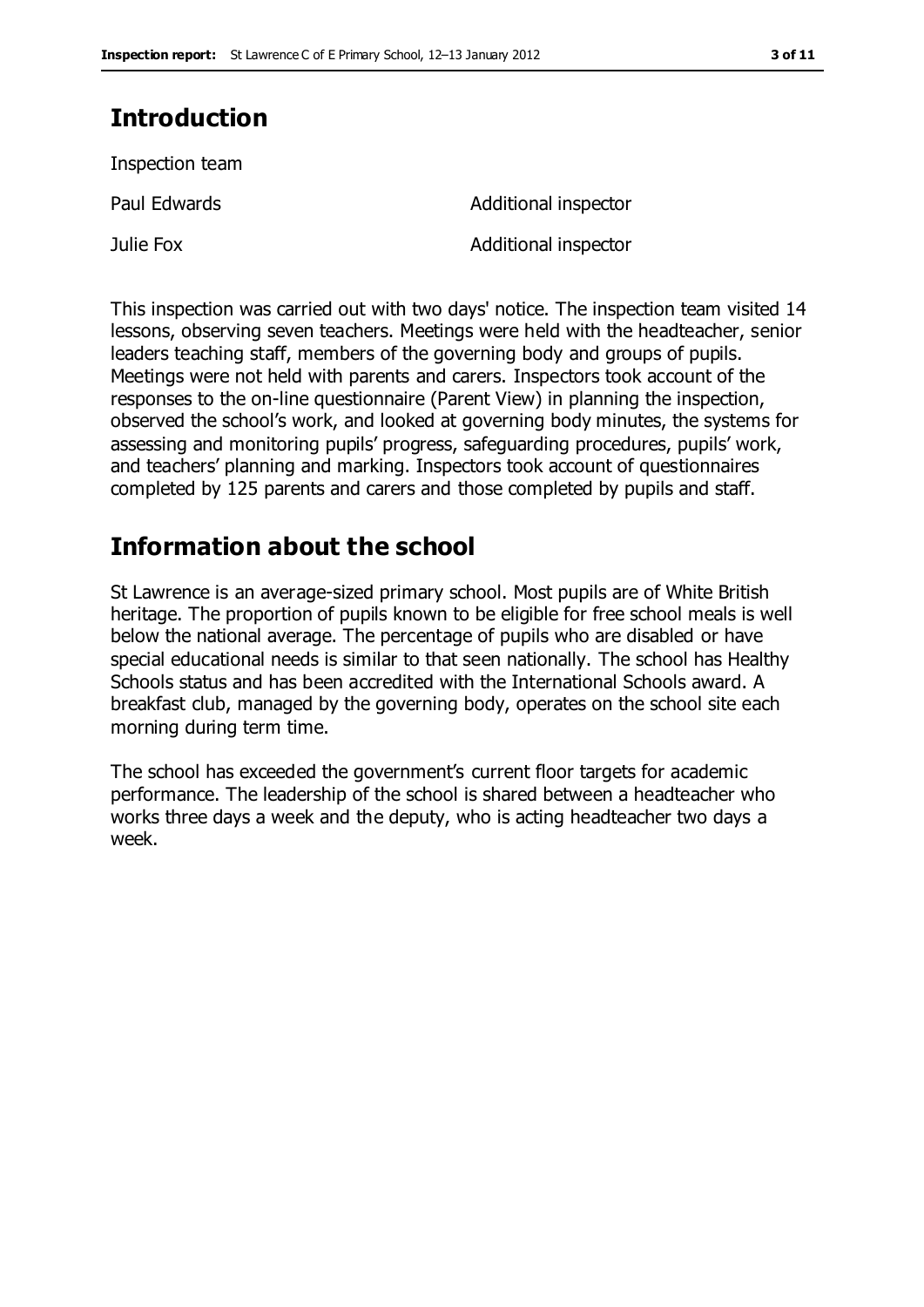## **Inspection judgements**

| <b>Overall effectiveness</b>     |   |
|----------------------------------|---|
| <b>Achievement of pupils</b>     |   |
| <b>Quality of teaching</b>       |   |
| Behaviour and safety of pupils   |   |
| <b>Leadership and management</b> | כ |

## **Key findings**

- This is a good school where pupils achieve well. The school's strong family ethos permeates school life and the very strong emphasis on increasing pupils' awareness of 'values' is a significant factor in enhancing pupils' outstanding spiritual, moral, social and cultural development.
- Children are provided with a good start in the Early Years Foundation Stage and this is built upon effectively throughout the rest of the school. The pupils' good progress results in attainment that is securely above average by the end of Year 6 in the key areas of reading, writing and mathematics. Occasionally in lessons, a small group of more-able pupils do not achieve as well as they should in mathematics because teachers do not always use information from pupils' prior learning to move them quickly on to more challenging activities.
- $\blacksquare$  Teaching is mainly good. The pupils make particularly good progress in writing because teachers provide them with many interesting opportunities to write in different styles. Effective teaching of phonics and considerable support from parents and carers enable pupils of all abilities to develop good skills in reading. Teachers occasionally miss opportunities to enable more-able pupils to find things out for themselves in mathematics.
- Almost all parents responding to the parent questionnaire feel their children are kept safe and are well looked after in school. Most think that general behaviour around the school is good but a small number felt lessons are occasionally disrupted by poor behaviour. Overall behaviour is managed well and any lapses in good behaviour are caused by a very small number of pupils with known difficulties and rarely cause disruption to the learning of other pupils.
- School leaders have been successful in moving the school forward since the last inspection with particular improvement to the quality of writing across the school and the development of its curriculum. The governing body plays an influential role in the life of the school.

## **What does the school need to do to improve further?**

- Accelerate the progress of the more-able pupils in mathematics by:
	- making sure work is always sufficiently challenging
	- ensuring assessment information is used effectively to pitch work at the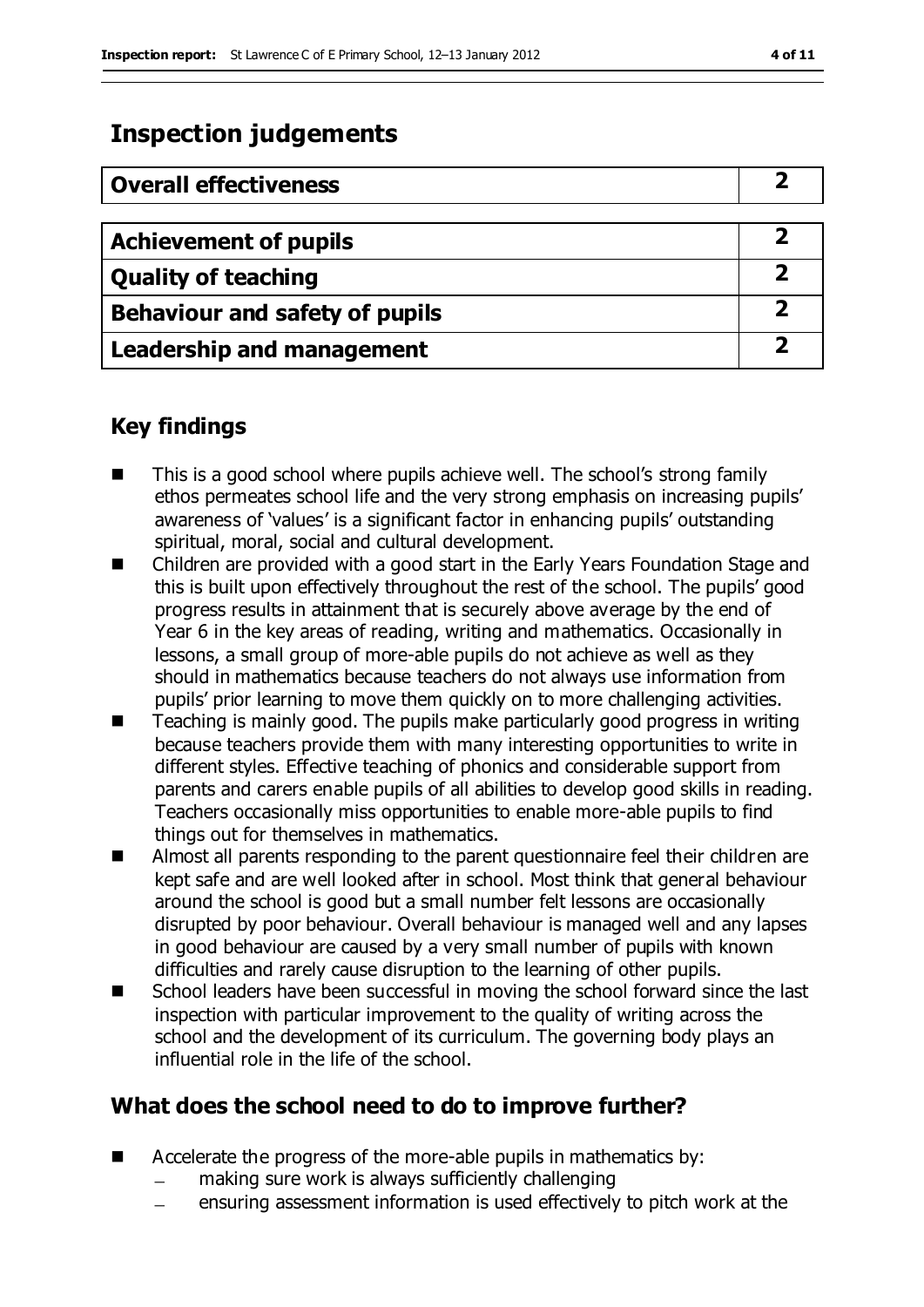correct level

- allowing them to move on to more challenging work sooner in lessons
- not always providing pupils with too much information, and encouraging them to find things out for themselves.

### **Main report**

#### **Achievement of pupils**

Children enter the school with skills and abilities that are above those expected for their age. They make good progress in all areas of learning. Physical and creative skills develop well and they gain a good understanding of the world around them through a well-planned programme of work. A strong focus on learning letter sounds and basic writing and mathematical skills ensure they are well prepared for the next stage of their education. The effectively planned and implemented phonics programme continues throughout Years 1 and 2. Consequently, pupils of all abilities make good progress in reading and their attainment is securely above average by the end of Year 2 and Year 6. Pupils make good use of their skills throughout the school, reading for pleasure and researching topics.

Observations of lessons and an analysis of work show pupils are making good progress and achieving well. The gap in writing skills between boys and girls has narrowed considerably following a focus that has provided boys with activities that more closely match their interests and thus stimulate them to write. Boys and girls produce consistently high quality pieces of writing in a range of styles and with good punctuation, grammar and presentation. For example, pupils in Key Stage 2 have studied the Second World War and there are many examples of well-written reports of events and thoughtful letters sent home as evacuees. Pupils' writing skills are transferred well into other subjects so that their writing in geography and history, for example, reaches the same high standards as that in literacy activities.

The proportion of pupils attaining the higher levels in reading, writing and mathematics has been maintained year on year and is considerably above that seen nationally. However, in mathematics, the school rightly acknowledges that, although their achievement is good overall, occasionally a small number of more-able pupils – both boys and girls – do not always progress as quickly as they should. Where this is the case, they are often provided with too much information, inhibiting the opportunity for them to find things out for themselves. Most parents and carers feel their children are achieving well and have a good understanding of how they are progressing. Those parents and carers of children with disabilities and/or with special educational needs rightly comment that their children are well supported, enabling them to make good progress, a view supported by inspectors' observations. A few express concerns that more-able children might not be achieving as well as they should. Inspectors found that their achievement is good overall but the progress of some is limited in mathematics because they are insufficiently challenged in lessons.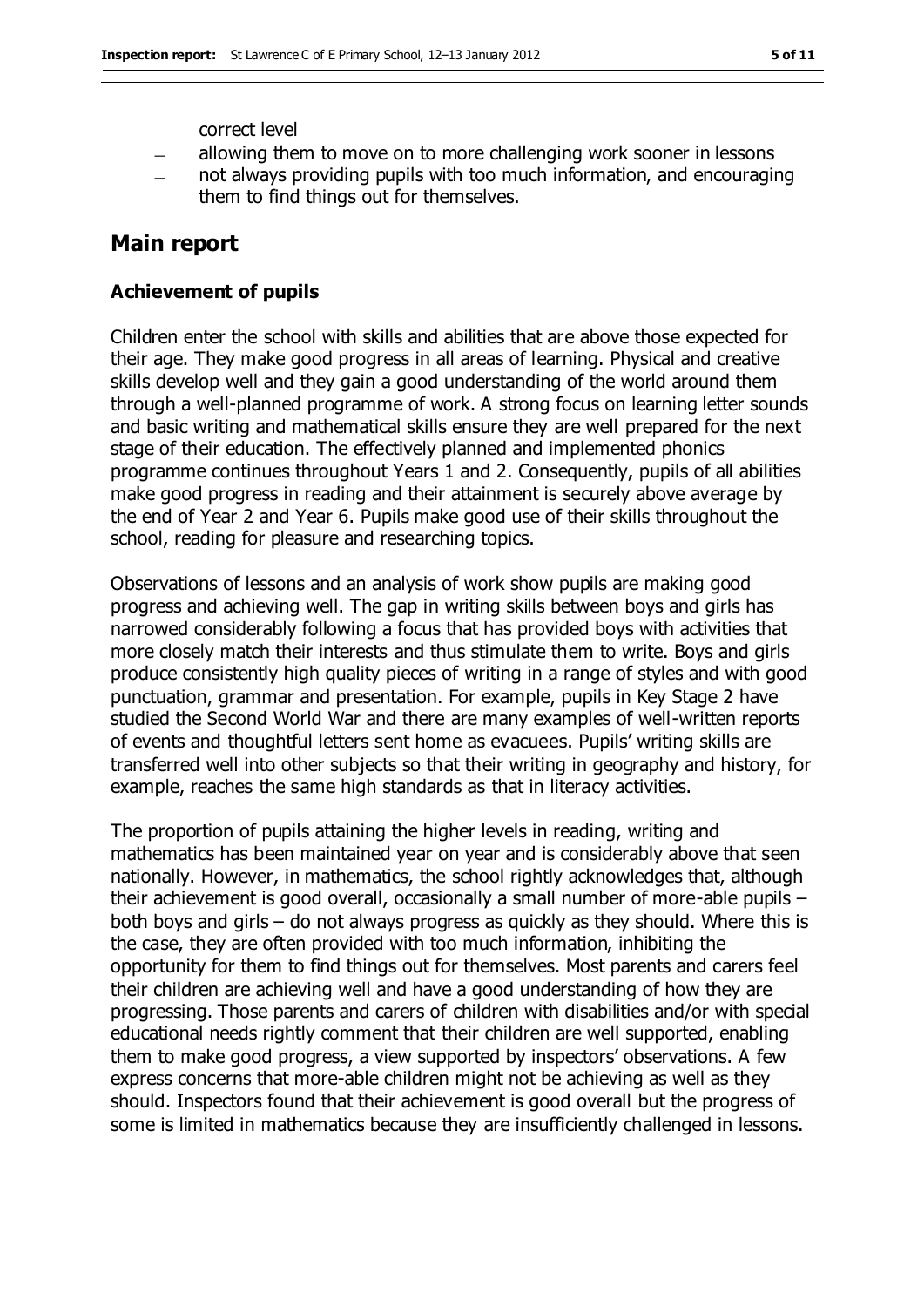### **Quality of teaching**

Teachers engage pupils well in their learning; they are particularly effective in questioning pupils to determine what they know and to encourage those who are a little reluctant to respond. They require pupils to reply at length to explain their answers and this helps to develop their speaking skills and confidence effectively. Throughout the school, teachers provide good opportunities for pupils to discuss their thoughts and ideas with one another. For example, in an effective Year 4/5 lesson, pupils' understanding of simile, metaphor and onomatopoeia was enhanced through working in small groups as they studied *The Highwayman* by Alfred Noyes. Lessons have a good pace and there is little wasted time. Where teaching is not as strong, mainly in mathematics, teachers do not always encourage more-able pupils to move on to more challenging work soon enough in lessons through making the best use of their assessments of their prior learning.

Teachers have very high expectation of pupils' behaviour and of what they are capable of doing. Consequently, their writing, both in presentation and content, is almost always of a high standard. The teachers' marking in this aspect is particularly noteworthy, identifying clearly what the pupils have done well and how they might improve their work. Pupils have a sharp awareness of their learning targets and what they need to improve upon to reach the next level. Teachers provide considerable high quality opportunities for the pupils to develop their spiritual and social awareness through their celebration of values such as 'unconditional generosity'. The curriculum is planned very effectively to raise pupils' awareness of different cultures. Year 5 and 6 pupils are involved in a reciprocal exchange to a school in France every year and links with school in Uganda and China enhance pupils' awareness of people from different backgrounds. Teachers challenge gender stereotyping well through encouraging pupils to read books such as *The Turbulent Term of Tyke Tyler*. Pupils are also provided with many opportunities for pupils to develop their artistic, dramatic and musical skills. Many parents and carers commented on the quality of the end of year performance on the Second World War.

Teachers make very effective use of teaching and learning support assistants. They are well briefed and provide particularly effective support for those who find learning difficult or who have disabilities. The proportion of parents and carers responding to the inspection questionnaire was much higher than seen nationally and most felt that the quality of teaching was good, which was confirmed by inspectors' observations.

#### **Behaviour and safety of pupils**

Bullying is a rare occurrence and, according to pupils, when it happens, is dealt with effectively by staff. Most parents agree and very few have concerns. Pupils are very aware of different types of bullying, including cyber bullying, and know what to do and who to speak to should they have any worries. Almost all parents and carers responding to the questionnaire felt that their children were very well looked after and kept safe. Pupils said they felt extremely safe in school. Pupils get on particularly well with one another and this helps to ensure a pleasant working environment. A few parents expressed concern regarding the behaviour, particularly during lessons. During the inspection, behaviour in lessons and during break times was never less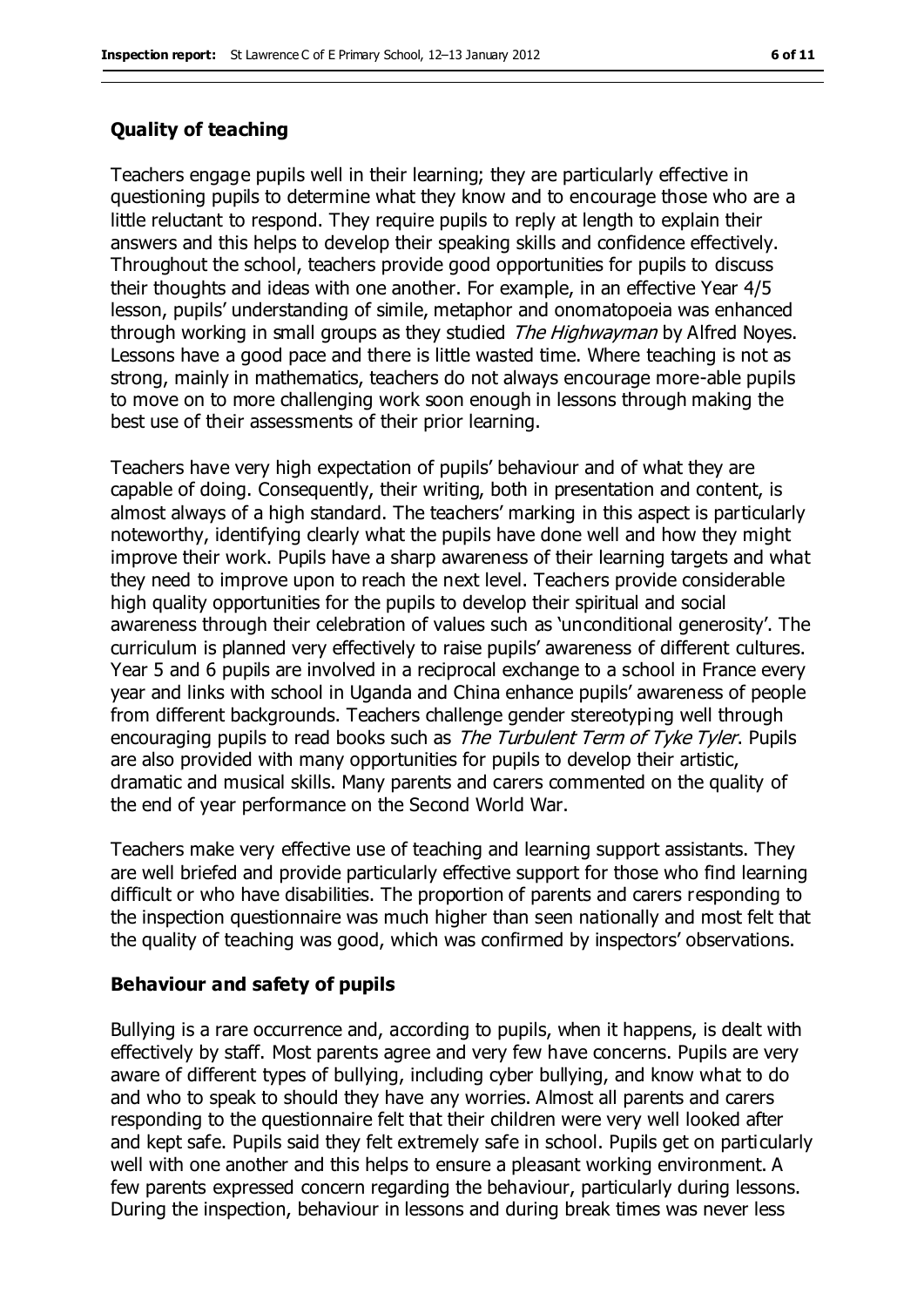than good. Discussions with pupils and staff and an analysis of the behaviour log show this is the norm. Pupils and staff say that the isolated incidents are not allowed to disrupt lessons and good strategies are in place to manage the small number of pupils who occasionally behave inappropriately.

#### **Leadership and management**

Since the previous inspection, school leaders have been successful in developing tracking procedures that have enabled them to keep a close check on the progress of all pupils and to implement interventions for those pupils at risk of underachieving. It has been effective in improving pupils' writing skills and closing the gap in attainment in this aspect between boys and girls. These good developments show the school is well prepared to sustain further improvements. The governing body makes a good and influential contribution to school improvement, supporting and holding school leaders to account for the quality of provision.

The curriculum is good. The introduction and development of a skills-based curriculum has been embraced by all staff. Time devoted to 'Arts Week' and 'Science Week', for example, is utilised well to add interest and variety to the curriculum. During the inspection, the pupils' interest in reading was stimulated as part of 'Book Week', with staff and pupils dressing up as characters from books. There is a wide range of visits and visitors that enrich pupils' learning, and participation by many pupils in sporting activities supports their healthy lifestyles. Spiritual, moral, social and cultural development is outstanding. The pupils are reflective and demonstrate a very strong social and moral awareness, supporting many charities and showing a strong empathy for those less fortunate than themselves. Pupils care very well for one another and the 'buddying' system, where older pupils look after their younger counterparts, is a clear example of this.

School leaders, including governors, ensure the safety of all pupils through stringent checks, and staff training ensures all are kept fully up to date with best practice. The governing body is rigorous in ensuring site safety and risk assessments for all activities are fully in place. Development planning is based well on accurate data, with strengths in provision being built on and weaknesses systematically and effectively tackled. The school ensures that discrimination in any form is not tolerated and promotes pupils' equality of opportunity well.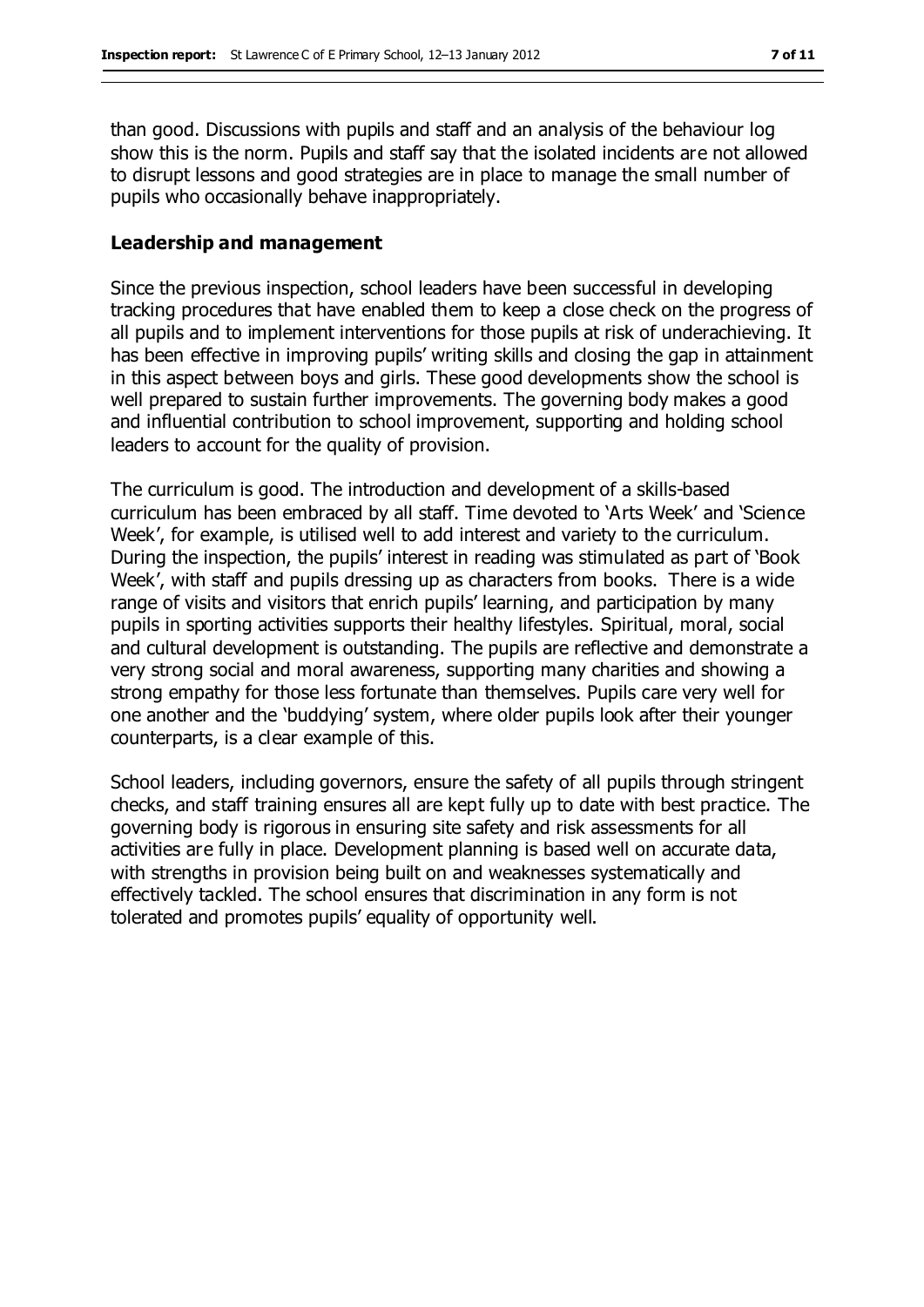## **Glossary**

## **What inspection judgements mean**

| <b>Grade</b> | <b>Judgement</b> | <b>Description</b>                                                                                                                                                                                                               |
|--------------|------------------|----------------------------------------------------------------------------------------------------------------------------------------------------------------------------------------------------------------------------------|
| Grade 1      | Outstanding      | These features are highly effective. An outstanding<br>school provides exceptionally well for all its pupils' needs.                                                                                                             |
| Grade 2      | Good             | These are very positive features of a school. A school<br>that is good is serving its pupils well.                                                                                                                               |
| Grade 3      | Satisfactory     | These features are of reasonable quality. A satisfactory<br>school is providing adequately for its pupils.                                                                                                                       |
| Grade 4      | Inadequate       | These features are not of an acceptable standard. An<br>inadequate school needs to make significant<br>improvement in order to meet the needs of its pupils.<br>Ofsted inspectors will make further visits until it<br>improves. |

## **Overall effectiveness of schools**

|                         | Overall effectiveness judgement (percentage of schools) |      |                     |                   |
|-------------------------|---------------------------------------------------------|------|---------------------|-------------------|
| <b>Type of school</b>   | <b>Outstanding</b>                                      | Good | <b>Satisfactory</b> | <b>Inadequate</b> |
| Nursery schools         | 46                                                      | 46   |                     |                   |
| Primary schools         |                                                         | 47   | 40                  |                   |
| Secondary<br>schools    | 14                                                      | 38   | 40                  |                   |
| Special schools         | 28                                                      | 48   | 20                  |                   |
| Pupil referral<br>units | 15                                                      | 50   | 29                  |                   |
| All schools             |                                                         | 46   | 38                  |                   |

New school inspection arrangements have been introduced from 1 January 2012. This means that inspectors make judgements that were not made previously.

The data in the table above are for the period 1 September 2010 to 31 August 2011 and represent judgements that were made under the school inspection arrangements that were introduced on 1 September 2009. These data are consistent with the latest published official statistics about maintained school inspection outcomes (see www.ofsted.gov.uk).

The sample of schools inspected during 2010/11 was not representative of all schools nationally, as weaker schools are inspected more frequently than good or outstanding schools.

Primary schools include primary academy converters. Secondary schools include secondary academy converters, sponsor-led academies and city technology colleges. Special schools include special academy converters and non-maintained special schools.

Percentages are rounded and do not always add exactly to 100.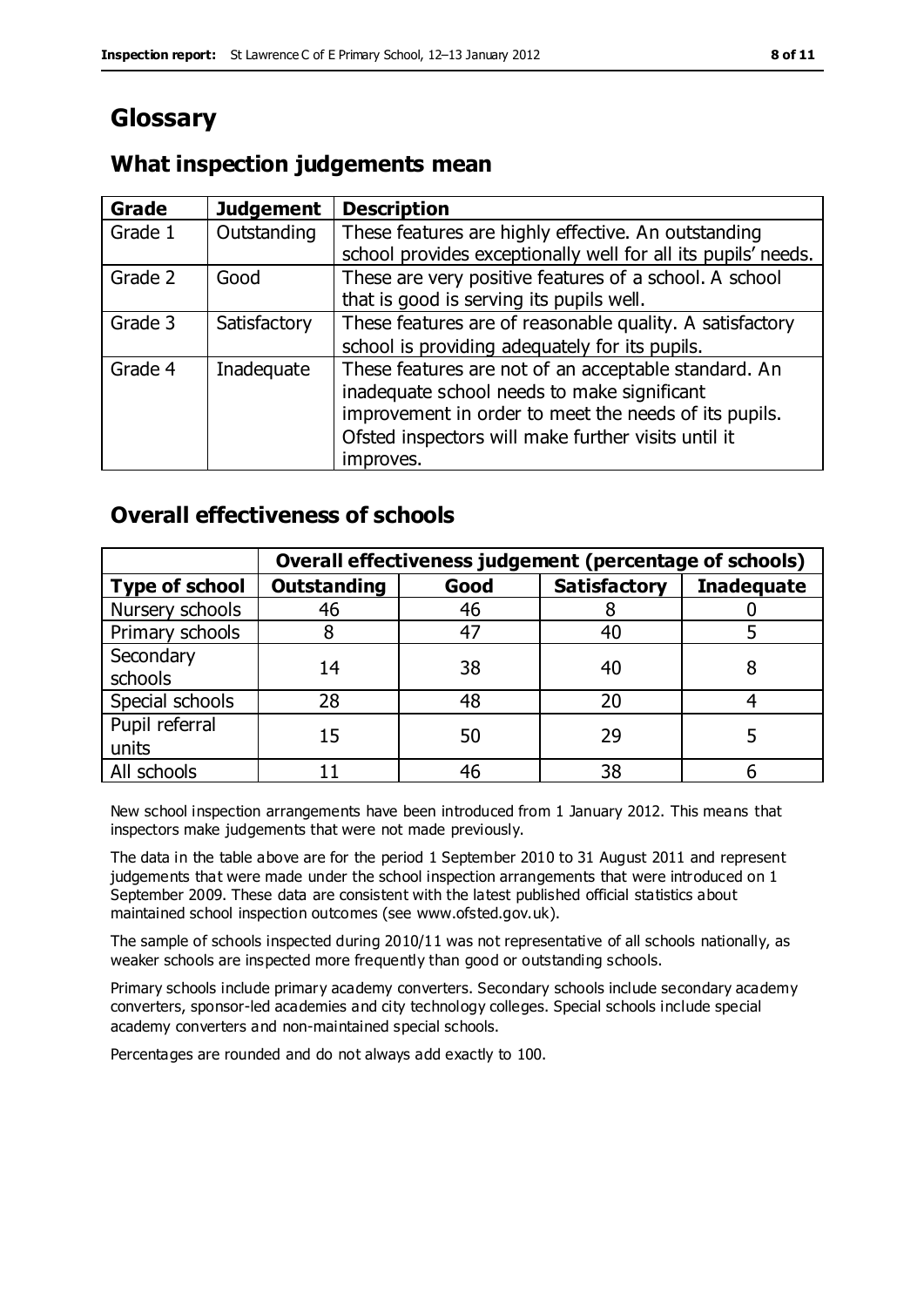## **Common terminology used by inspectors**

| Achievement:                  | the progress and success of a pupil in their<br>learning and development taking account of their<br>attainment.                                                                                                        |
|-------------------------------|------------------------------------------------------------------------------------------------------------------------------------------------------------------------------------------------------------------------|
| Attainment:                   | the standard of the pupils' work shown by test and<br>examination results and in lessons.                                                                                                                              |
| Attendance                    | the regular attendance of pupils at school and in<br>lessons, taking into account the school's efforts to<br>encourage good attendance.                                                                                |
| Behaviour                     | how well pupils behave in lessons, with emphasis<br>on their attitude to learning. Pupils' punctuality to<br>lessons and their conduct around the school.                                                              |
| Capacity to improve:          | the proven ability of the school to continue<br>improving based on its self-evaluation and what<br>the school has accomplished so far and on the<br>quality of its systems to maintain improvement.                    |
| Leadership and management:    | the contribution of all the staff with responsibilities,<br>not just the governors and headteacher, to<br>identifying priorities, directing and motivating staff<br>and running the school.                            |
| Learning:                     | how well pupils acquire knowledge, develop their<br>understanding, learn and practise skills and are<br>developing their competence as learners.                                                                       |
| <b>Overall effectiveness:</b> | inspectors form a judgement on a school's overall<br>effectiveness based on the findings from their<br>inspection of the school.                                                                                       |
| Progress:                     | the rate at which pupils are learning in lessons and<br>over longer periods of time. It is often measured<br>by comparing the pupils' attainment at the end of a<br>key stage with their attainment when they started. |
| Safety                        | how safe pupils are in school, including in lessons;<br>and their understanding of risks. Pupils' freedom<br>from bullying and harassment. How well the school<br>promotes safety, for example e-learning.             |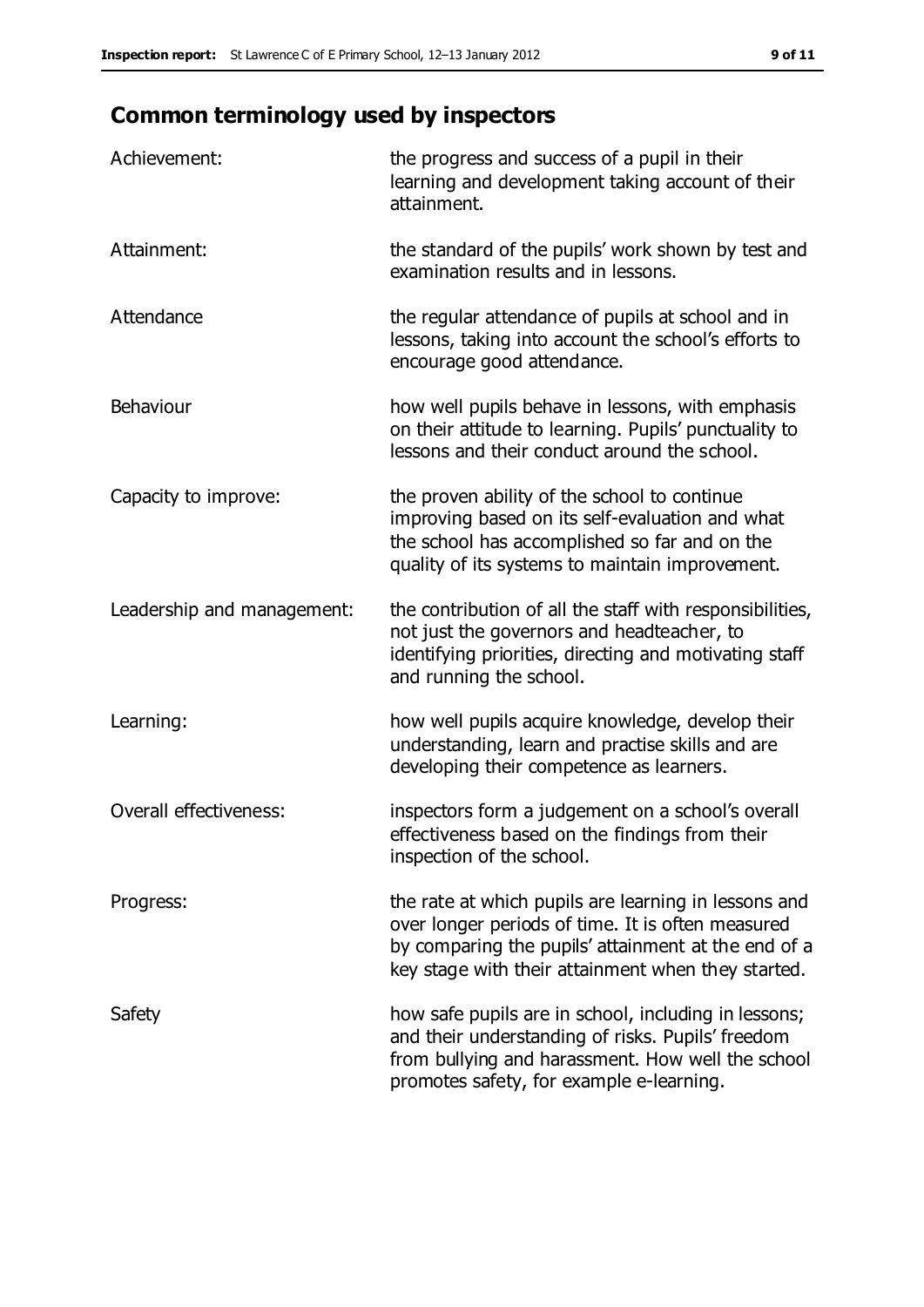### **This letter is provided for the school, parents and carers to share with their children. It describes Ofsted's main findings from the inspection of their school.**

16 January 2011

Dear Pupils

### **Inspection of St Lawrence C of E Primary School, Lechlade GL7 3AU**

Thank you very much for being so welcoming when we visited your school recently. We enjoyed talking to you about your lessons and how much you enjoy learning, and also watching you work and play. You clearly enjoy your time at the school. We found that it is a good school and these are some of the things we found.

- School leaders are providing good leadership and working hard to provide you with a good curriculum that enables you to take part in many interesting and varied activities.
- Children in the Early Years Foundation Stage are provided with a good start to their schooling.
- Your attainment by the end of Year 6 is above average in English and mathematics.
- Although some of your parents expressed concern that lessons were disrupted due to poor behaviour, we found that behaviour was good, both in classes and around the school, and that you are kept safe. Almost all of you behaved well and you say that lessons are very rarely disrupted.
- Your attendance is above average, and you work hard and take pride in your work.
- Teachers provide you with interesting activities that are challenging.
- Your spiritual, moral, social and cultural development is outstanding, the result of the school placing a great emphasis on 'values' and your strong awareness of moral and social issues.

To make the school better, we have asked that the progress of the more-able pupils in mathematics is improved. This can be achieved by making sure the work is always sufficiently challenging; that teachers make good use of assessment information when planning activities; that you start on more challenging work sooner in lessons; and that you have more opportunities to find things out for yourselves. You can all help by telling your teachers if you find the work a little easy.

Yours sincerely

Paul Edwards Lead inspector